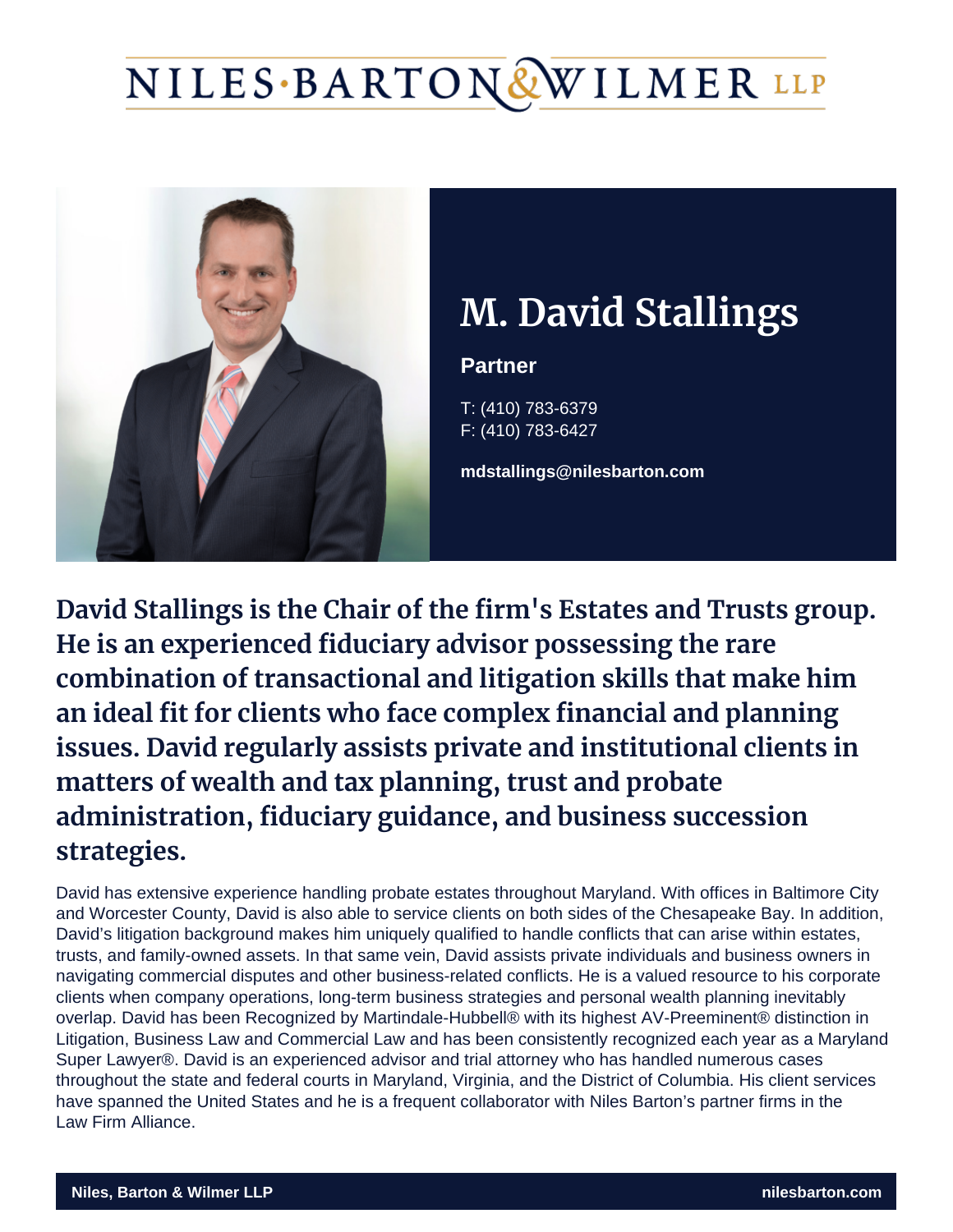## **Bar Admissions**

Maryland Virginia District of Columbia

## **Education**

J.D., University of Maryland School of Law, 2003 B.S. in Business Administration, University of Richmond, 1999

## **Related Practice Areas**

Corporate Transactions Estates & Trusts Fiduciary & Probate Litigation Private Wealth Probate Services Trust & Fiduciary

## **Associations**

- Baltimore County Bar Association
- Baltimore Estate Planning Council
- Law Firm Alliance
- Maryland State Bar Association Estate and Trust Law Section
- Exit Planning Exchange Maryland Chapter

### **Accolades**

- The Best Lawyers in America®, Litigation Trusts and Estates, 2022
- Named to Maryland Super Lawyers List every year since 2016

### **Community Leadership**

David counsels various nonprofit groups and charitable foundations and is an active participant in the firm's ongoing commitment to the Maryland Food Bank. He also serves on the Board of Trustees for the Middendorf Foundation, which supports charitable organizations in and around Baltimore that focus on education, health care, social services, environment, historic preservation, and arts & culture.

## **Office Locations**

#### **Baltimore City:** 111 S. Calvert Street, Ste. 1400 Baltimore, MD 21202